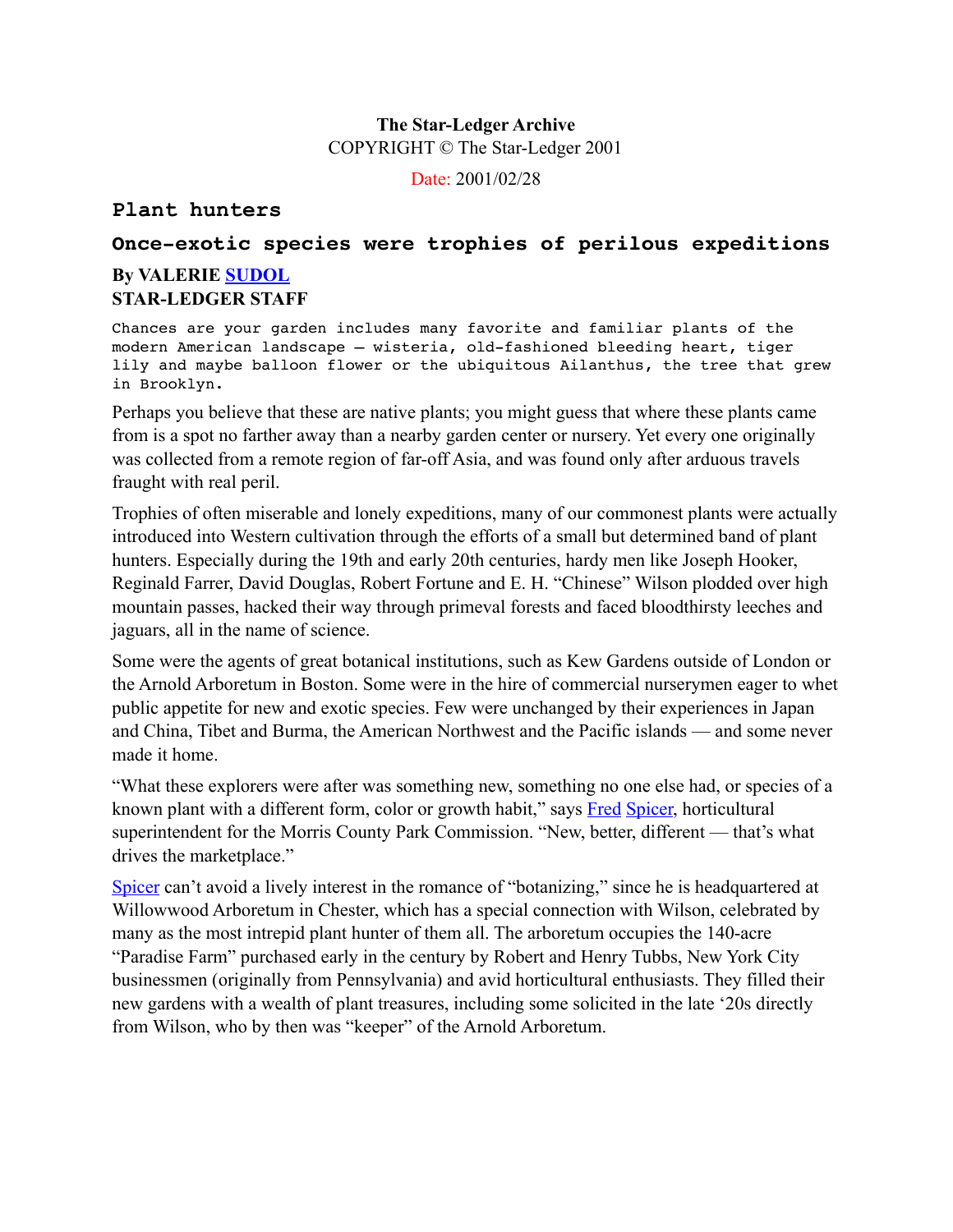#### **LIVING SOUVENIRS**

Today, Willowwood's Wilson collection includes living souvenirs of the plant hunter's travels, such as the paperbark maple, the dove tree, two species of magnolia and the dawn redwood, a deciduous conifer once believed extinct. The conservatory shelters specimens of the Chinese house lemon, which Wilson is said to have discovered in a remote province, where natives grew it in containers as a winter-bearing fruit tree.

But the legacy of Wilson and his rivals lives on in more than the leaves and stems of extraordinary trees, shrubs and perennials. Since the late '70s and early '80s, a new wave of modern plant hunters has fanned out across the globe, and Willowwood is among the institutions back in the expedition business.

[Spicer](http://search.starledger.com/texis/search/+KewxTGe+drKmBm9eyTn-wwwmnFqt5c+XXWhFqq5c/story.html#hit6) himself leads volunteers on field trips through the Pine Barrens and Morris County parklands to collect seeds from native plants that are distributed to horticultural institutions worldwide through the Index Seminum (literally, seed list). Among species collected are deciduous native azaleas, American and winterberry holly, the spotted wintergreen and surprisingly — poison ivy, which is a prized specimen in European collections of medicinal and toxic plants.

"The lists and the seed are freely exchanged, and free," says **Spicer**. "It's one way small organizations with small budgets can access wild-collected materials."

Another way is through more formal cooperative ventures. The Willowwood Foundation is supporter of the North America-China Plant Expedition Consortium, created in 1981.

## **COOPERATIVE VENTURES**

Cooperating institutions are the Arnold Arboretum; the Morton Arboretum in Chicago; Longwood Gardens in Kennett Square, Pa.; the National Arboretum in Washington, D.C.; the Holden Arboretum in Cleveland; the University of British Columbia Botanic Garden in Vancouver, and the Morris Arboretum of the University of Pennsylvania in Chestnut Hill, Pa., where NACPEC founder Paul Meyer is director. Also crucial are participating Chinese botanists, who scout likely locations and provide travel and translation services to the visiting explorers.

"I had done an internship in England with Roy Lancaster, perhaps the most noted of the modernday plant explorers, went with him on a trip to Nepal ( or china?), and later worked with him at Longwood," says Meyer. "When I arrived at the Morris Arboretum, I found the core of the collection came from the turn of the century — the great era of the plant collectors. But living things get old and die, and botanic gardens like to have plants of documented wild origin to replace old specimens and renew the vigor of the gene pool."

Today, plant hunters often are not looking for new and unknown plants — although sometimes, with unbridled glee, they do find them. More commonly, they are seeking out variations on a known theme: plants with different foliage than the species grown in the West, or with taller or shorter mature heights, different blossom colors or greater resistance to disease, cold temperatures or browsers like deer.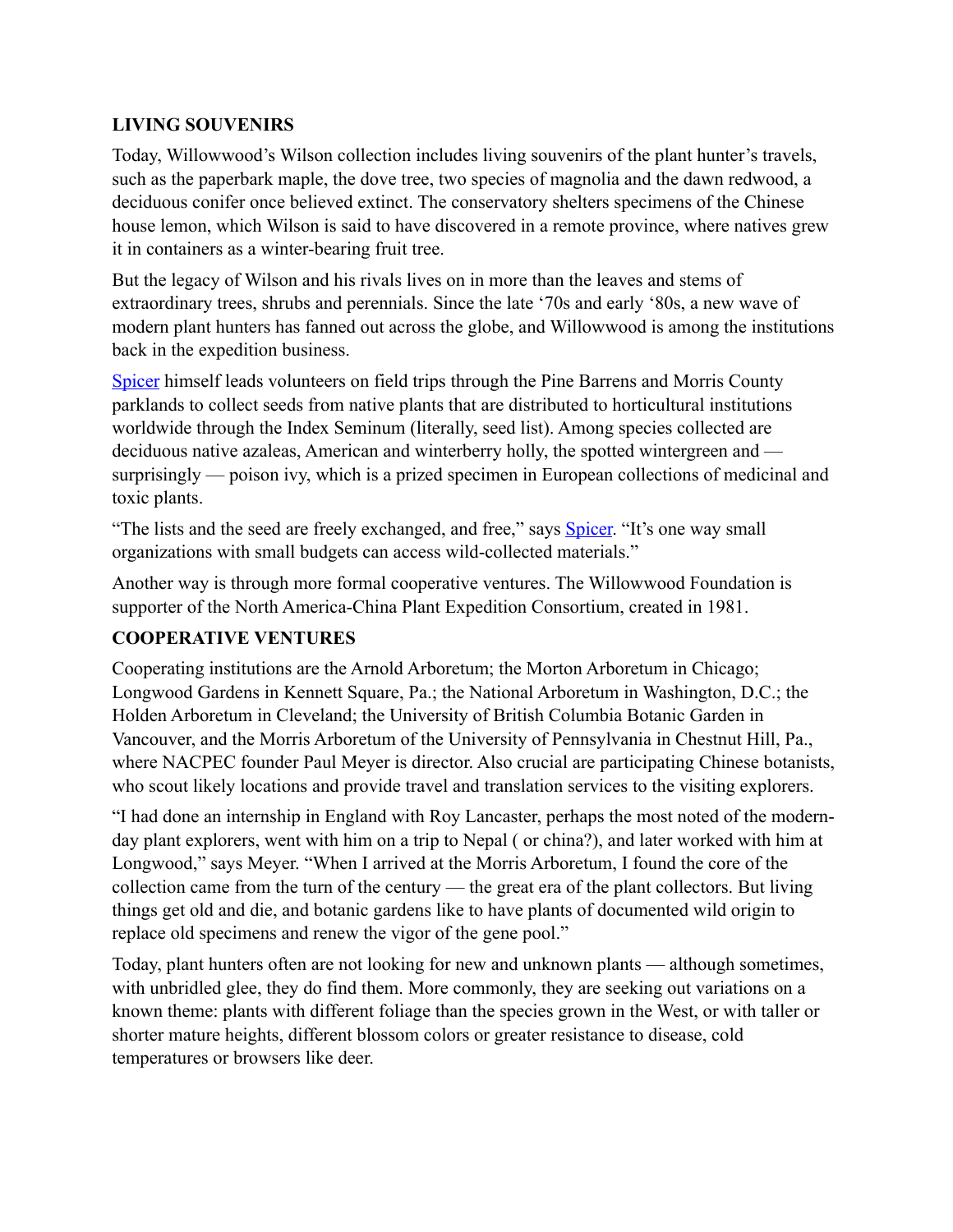Armed with Global Positioning Satellite technology and laptops, rather than unreliable maps and frayed notebooks, traveling in minivans, rather than by mule train or strictly on foot, these plant hunters are revisiting the scenes made famous by the accounts of their pioneering counterparts.

"Computers are crucial to record-keeping and retrieval, and GPS allows us to pinpoint the location of a plant — its longitude and latitude — literally within a few feet," says Meyer. "Let's say one of the plants we've collected turns out 75 or 100 years from now to have an alkaloid that cures cancer. Our successors will know exactly where we collected it, what its habitat was and what plants were associated with it."

Then, too, today's plant hunters are often looking to expand the gene pool or germplasm of cultivated species, points out Meyer's colleague, Anthony Aiello, curator and director of horticulture at the Morris Arboretum.

"Because nearly all of certain plants in Western cultivation are derived from a few imported specimens, genetic bottlenecks form and plants can become inbred, losing vigor," says Aiello. "The paperbark maple, Acer griseum, is one good example: It's a beautiful plant with great fall color and lovely exfoliating bark, but it tends not to produce viable seed. With new, wildcollected genetic material, we can cross-pollinate with our existing stocks and maybe improve the species."

# **HYBRIDIZING SPECIMENS**

[Spicer](http://search.starledger.com/texis/search/+KewxTGe+drKmBm9eyTn-wwwmnFqt5c+XXWhFqq5c/story.html#hit8) mentions other sought-after developments that might, through cross-breeding, restore some of our most beloved plants.

"It would be great to have a hemlock resistant to the woolly adelgid that's decimating our native stands, a new American chestnut with the blight resistance of the Chinese form, a hardier white birch, a hydrangea that flowers on new wood and is less likely to have buds destroyed by frost damage," he says. "Often this takes years of hybridizing, though, and the lag time between discoveries and a direct benefit to the homeowner sometimes is quite long."

Sometimes, but not always. Very much a part of the modern plant hunting phenomenon are individuals who seek out new and different species that they can offer pretty directly to the public. These "micronurseries," like 21st-century microbreweries, often are capitalizing on the appeal to connoisseurs and collectors of limited but select wares.

Plant hunters of this ilk, eager to see American gardeners expand the range and diversity of their gardens, include Daniel Hinkley of Heronswood Nursery in Washington, Tony Avent of Plant Delights Nursery in North Carolina, Barry Yinger of Asiatica in Pennsylvania (who is right now in Japan), and Robert Popham of Fairweather Gardens in Greenwich, an 18th-century town in New Jersey's Cumberland County.

"I started this nursery with Robert Hoffman about nine years ago when we simply could not find the rare and unusual things we had read about and wanted to grow," says Popham. "We get some things through arboretums that are willing to share with professionals who can help evaluate new plants. And we do quite a lot of exploration on our own, logging about 20,000 miles a year between the two of us."